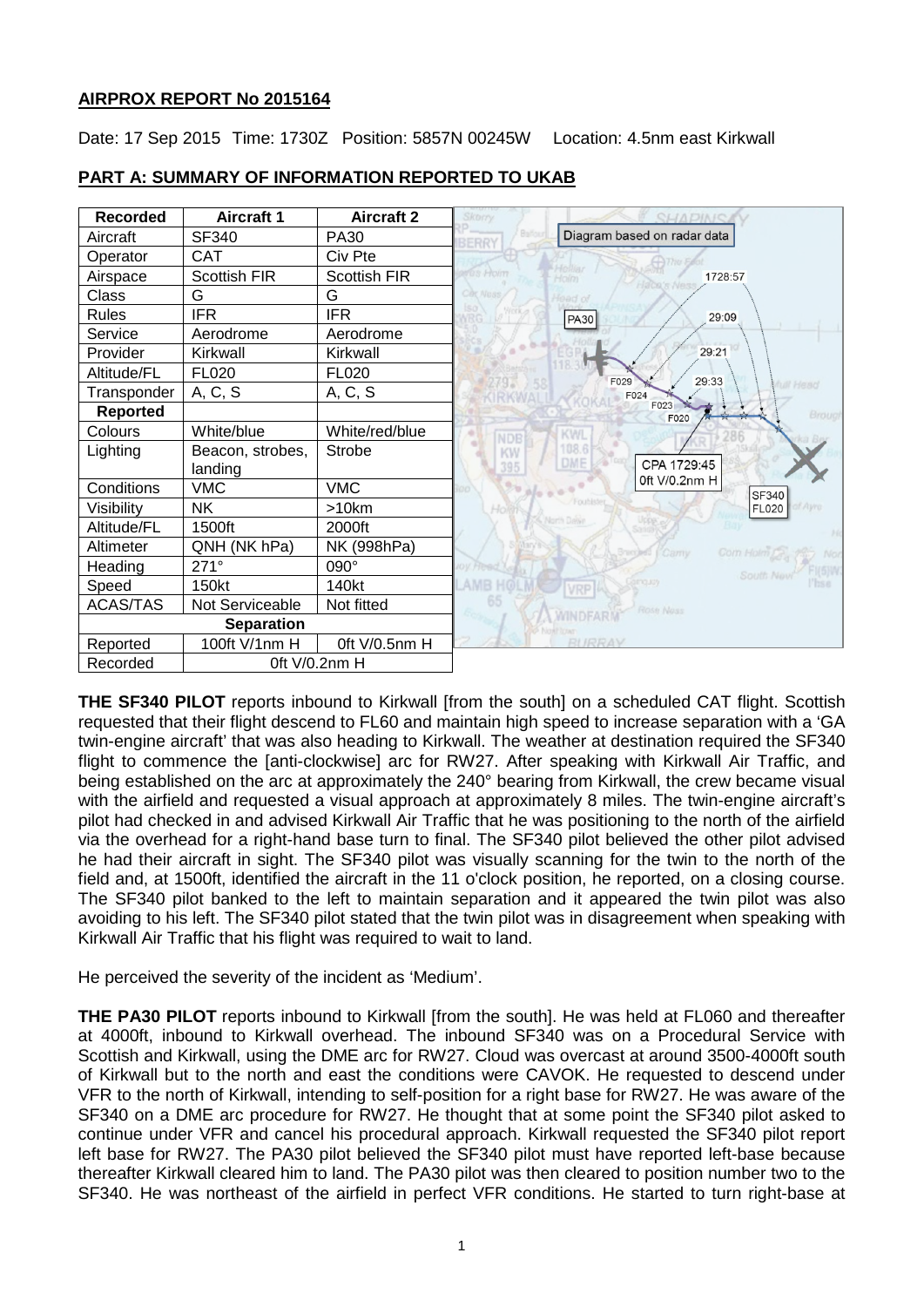about 3 miles, thinking the SF340 must be on very short final. He was concentrating his lookout down the final approach path and the runway, expecting to see the SF340 about to land. Not seeing the aircraft, he became increasingly anxious and decided to turn away from the airfield and back outbound on an extended downwind leg. He had just started outbound again when he saw the SF340 at a similar level in his 1 o'clock position. He immediately initiated a left turn, and noticed the SF340 turning slightly left. He commented that the two aircraft were closer than would normally be acceptable, and it seemed as if neither of the pilots had a clear mental picture of each other's position. He was confused by the report of 'left base' and 'cleared to land' because he expected the SF340 to be at 4 miles or less at that point. He supposed the SF340 could have been closer to the far end of the arc, at 9 DME, when the pilot reported left-base.

He assessed the risk of collision as 'Low'.

**THE MORAY CONTROLLER** reports the PA30 and SF340 were transferred to Kirkwall Approach at approximately 1725. Both pilots were operating under IFR on transfer, and had been sequenced to assist Kirkwall so that the SF340 was underneath the PA30 and 'number one' to make an approach. Both crews were aware of each other and of the plan to make the SF340 'number one'. At 1730, he observed the SF340 on the approach for RW27 at approximately 2000ft and that the PA30 was heading straight at him and descending from 3000ft. He called Kirkwall to point out the radar picture and check that the crews were visual. The Kirkwall controller's impression was that the PA30 was to the north of the SF340. Before the controller had finished his reply the blips merged and then emerged clear of each other.

**THE KIRKWALL CONTROLLER** reports an SF340 was inbound to Kirkwall from the south on a Procedural Service. This aircraft was due to arrive just ahead of a PA30, also inbound to Kirkwall from the south. The SF340 pilot transferred to Kirkwall frequency first, at FL50, was given a Procedural Service, and was cleared for the direct arrival arc procedure to RW27. Very shortly after, the PA30 pilot transferred to Kirkwall frequency, higher than the SF340, at FL70. The PA30 pilot reported 'visual' and was offered a Basic Service. Both pilots' position reports put them at a similar range to one another, and Kirkwall ATC entered a local agreement with the PA30 pilot, told him he was number 2 to the SF340, and requested he maintain his level and continue towards the airfield to ensure he remained 'out of the way'. Further level checks were obtained from the SF340 pilot, and subsequently lower levels were offered to the PA30 pilot, still agreeing to keep 1000ft above the SF340. Whilst the SF340 was on the arc procedure, the PA30 pilot stated he would route overhead the airfield to the north, and await joining instructions. This was agreed with Kirkwall ATC, and he was asked to report passing overhead, which he did. The SF340 pilot requested a visual approach for RW27, which Kirkwall ATC cleared him for, and he was asked to join and report left base. Kirkwall ATC advised the PA30 pilot that the SF340 was now on a visual approach, joining left-base for RW27. He was told to join and report on a right-base for RW27, with no further descent restriction, and advised he was number 2 to the SF340, which he acknowledged. The SF340 pilot reported left base, and was cleared to land RW27. As the SF340 landed, Kirkwall ATC saw the PA30 to the northeast of the field. Once the runway was clear, the PA30 pilot was cleared to land also. After both aircraft had taxied in, the SF340 pilot called Kirkwall ATC via radio to report an Airprox with the PA30 at about 5 miles on final approach at 1500ft.

#### **Factual Background**

The weather at Kirkwall was recorded as follows:

METAR EGPA 171720Z 33011KT 9999 -SHRA FEW008 SCT016 BKN030 13/12 Q0998= METAR EGPA 171750Z 32006KT 9999 VCSH FEW009 SCT018 13/11 Q0999=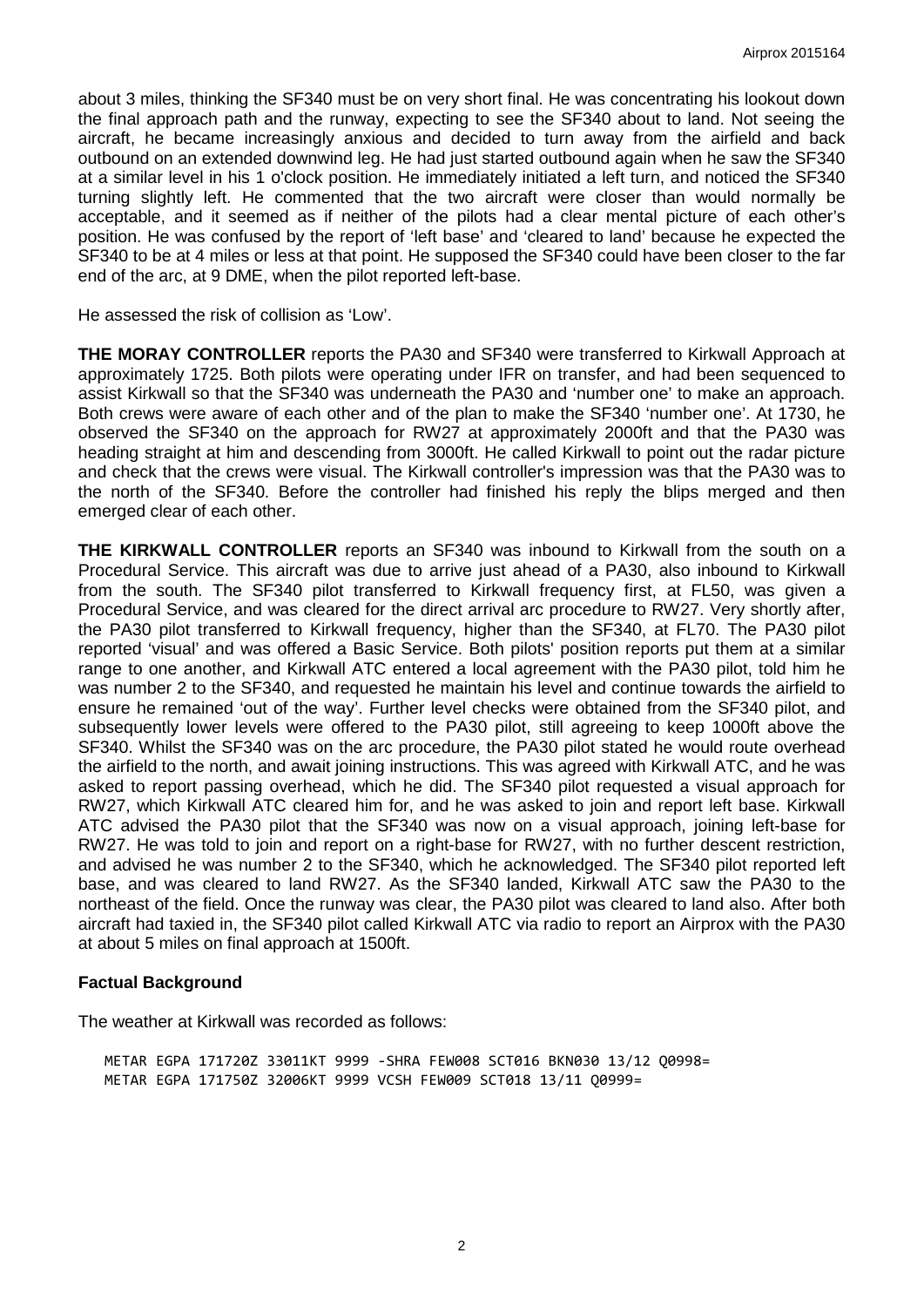A transcript of the Kirkwall frequency was provided, as follows:

| From         | To           | <b>Speech Transcription</b>                                                                                                                                                                                                                                                           |
|--------------|--------------|---------------------------------------------------------------------------------------------------------------------------------------------------------------------------------------------------------------------------------------------------------------------------------------|
| <b>SF340</b> | <b>TWR</b>   | Kirkwall air traffic [SF340 C/S] flight level six zero, we have twenty nine miles<br>to run (1719:10) and er we're currently on the er two fifteen er radial off er Kilo<br>Whiskey Lima                                                                                              |
| <b>TWR</b>   | <b>SF340</b> | [SF340 C/S] Kirkwall (1719:20) good evening, India is current, it's a Procedural<br>Service and say again your range please                                                                                                                                                           |
| <b>SF340</b> | <b>TWR</b>   | We're currently twent- twenty eight miles to run, [SF340 C/S] (1719:30)                                                                                                                                                                                                               |
| <b>TWR</b>   | <b>SF340</b> | [SF340 C/S] roger, you can descend now flight level five zero                                                                                                                                                                                                                         |
| SF340        | <b>TWR</b>   | Descend flight level five zero [SF340 C/S]                                                                                                                                                                                                                                            |
| <b>TWR</b>   | SF340        | (1719:40) [SF340 C/S] further descent on reaching the one five D M E and<br>descend to altitude two thousand six hundred feet Q N H, nine nine eight<br>(1719:50) hectopascals, you are cleared for the arc procedure to the ILS<br>runway two seven, report turning right on the arc |
| <b>SF340</b> | <b>TWR</b>   | Er say again [SF340 C/S] (1720:00)                                                                                                                                                                                                                                                    |
| <b>TWR</b>   | <b>SF340</b> | [SF340 C/S] further descent on reaching one five D M E, descend to altitude<br>two thousand six hundred feet Q N H nine nine eight hectopascals, you are<br>cleared (1720:10) for the arc procedure to the ILS runway two seven, report<br>turning right on the arc                   |
| SF340        | <b>TWR</b>   | Okay, at one five d- descend altitude two thousand six hundred feet Q N H of<br>niner (1720:20) niner eight hectopascals and we are cleared for the arc<br>procedure runway two seven [wilco (?)] [SF340 C/S]                                                                         |
| <b>PA30</b>  | <b>TWR</b>   | Kirkwall good evening, [PA30 C/S] range one six at present, flight level seven<br>zero, have India, nine (1721:00) er nine nine six hectopascals [PA30 C/S]                                                                                                                           |
| <b>TWR</b>   | <b>PA30</b>  | [PA30 C/S] Kirkwall good evening, India is current, Q N H is nine (1721:10)<br>nine eight hectopascals                                                                                                                                                                                |
| PA30         | <b>TWR</b>   | Yeah apologies, nine nine eight hectopascals, er I'm just routeing to the<br>overhead, I'm actually V F R (1721:20) with the ground at present but er<br>we're????? ????? maintain separation [PA30 C/S]                                                                              |
| <b>TWR</b>   | <b>PA30</b>  | [PA30 C/S] roger, there's a Saab three forty inbound the field not far behind<br>you, just below you, (1721:30) so maintain f- flight level seven zero                                                                                                                                |
| <b>PA30</b>  | <b>TWR</b>   | Maintain seven zero, yeah????? below us and if I can descend soon as<br>possible [PA30 C/S] (1721:40)                                                                                                                                                                                 |
| <b>TWR</b>   | <b>PA30</b>  | [PA30 C/S] of course, I'll er get updates for you and get you down as quick as I<br>can                                                                                                                                                                                               |
| <b>PA30</b>  | <b>TWR</b>   | yeah I should have expedited my descent earlier cause I could have been the<br>ground four to five minutes before but never mind (1721:50) [PA30 C/S]                                                                                                                                 |
| <b>TWR</b>   | SF340        | [SF340 C/S] Kirkwall new Q N H nine nine nine (1722:30) hectopascals                                                                                                                                                                                                                  |
| SF340        | <b>TWR</b>   | New Q N H nine nine nine hectopascals [SF340 C/S] and that's us at one five<br>D M E                                                                                                                                                                                                  |
| <b>TWR</b>   | SF340        | [SF340 C/S] roger, is that you leaving flight level five zero (1722:40)                                                                                                                                                                                                               |
| <b>SF340</b> | <b>TWR</b>   | Will be yep and????? ????? descending altitude two thousand six hundred<br>feet on the Q N H nine nine nine hectopascals [SF340 C/S]                                                                                                                                                  |
| <b>TWR</b>   | SF340        | Roger tha- thanks confirm your level now                                                                                                                                                                                                                                              |
| <b>SF340</b> | <b>TWR</b>   | Say again [SF340 C/S]                                                                                                                                                                                                                                                                 |
| <b>TWR</b>   | <b>SF340</b> | Just confirm your level now please                                                                                                                                                                                                                                                    |
| SF340        | <b>TWR</b>   | Er currently four thousand four hundred feet [SF340 C/S]                                                                                                                                                                                                                              |
| <b>TWR</b>   | SF340        | Roger thanks                                                                                                                                                                                                                                                                          |
| <b>TWR</b>   | <b>PA30</b>  | (1723:00) [PA30 C/S] descend flight level five zero and er new Q N H nine<br>nine nine hectopascals                                                                                                                                                                                   |
| PA30         | <b>TWR</b>   | (1723:10) nine nine nine hectopascals, say again cleared level                                                                                                                                                                                                                        |
| <b>TWR</b>   | <b>PA30</b>  | [PA30 C/S] descend flight level five zero                                                                                                                                                                                                                                             |
| PA30         | <b>TWR</b>   | (1723:20) descend flight level five zero [PA30 C/S]                                                                                                                                                                                                                                   |
| <b>TWR</b>   | <b>PA30</b>  | [PA30 C/S] confirm Basic Service                                                                                                                                                                                                                                                      |
| PA30         | <b>TWR</b>   | Confirm Basic Service [PA30 C/S]                                                                                                                                                                                                                                                      |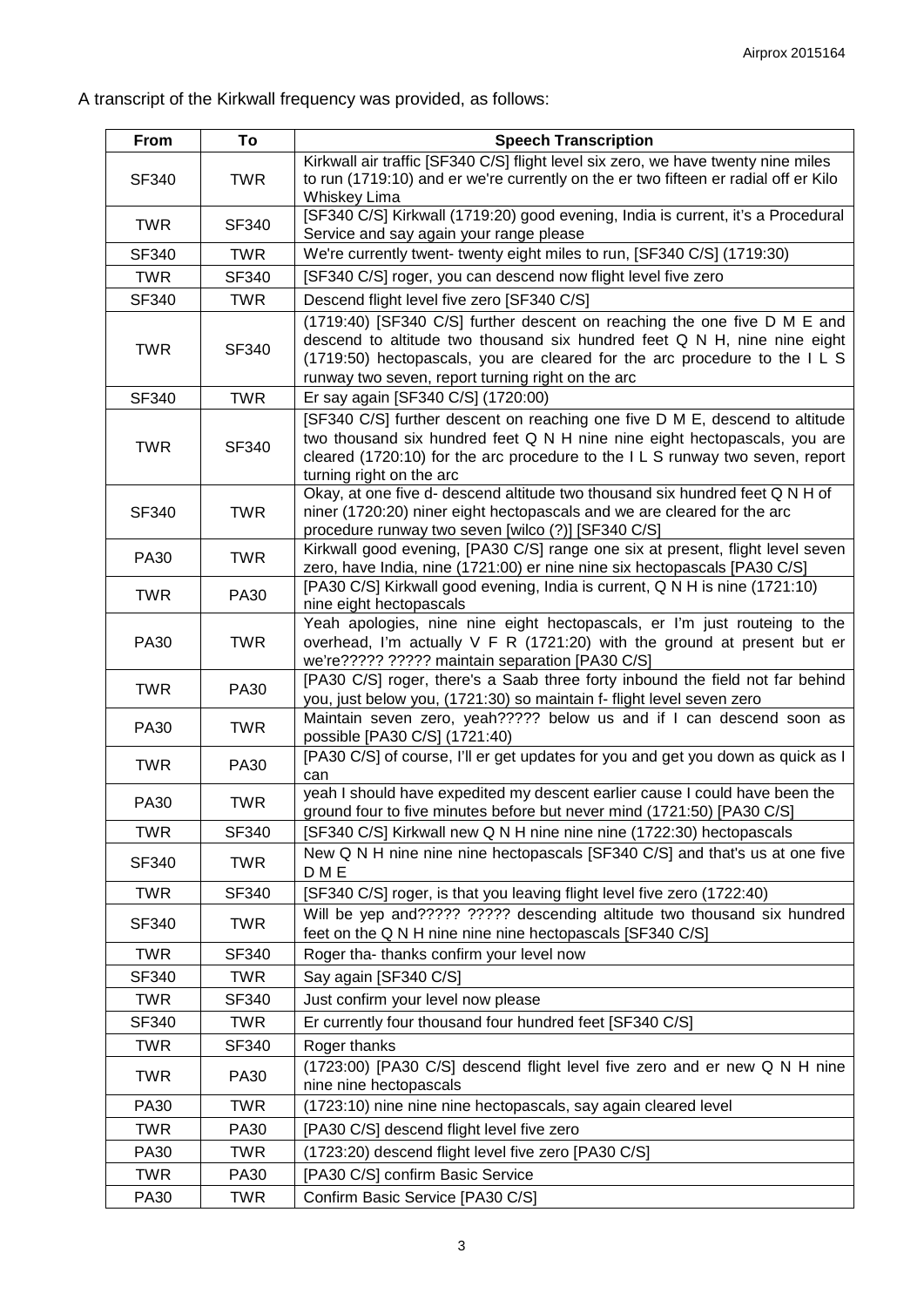| From        | To           | <b>Speech Transcription</b>                                                                                                                                                   |
|-------------|--------------|-------------------------------------------------------------------------------------------------------------------------------------------------------------------------------|
| <b>PA30</b> | <b>TWR</b>   | If you've got a radial position for him o- on, from the arc, can I descend V F R<br>towards Lamb Holm (1723:40)                                                               |
| <b>TWR</b>  | <b>PA30</b>  | [PA30 C/S] you're pretty much neck and neck at the moment, just maintain<br>separation, I appreciate if you could k- keep (1723:50) below five zero                           |
| <b>PA30</b> | <b>TWR</b>   | Affirm maintaining five zero                                                                                                                                                  |
| SF340       | <b>TWR</b>   | [SF340 C/S] turning right on the arc                                                                                                                                          |
| <b>TWR</b>  | SF340        | [SF340 C/S] roger, report passing altitude (1724:00) three thousand feet and<br>localiser established                                                                         |
| SF340       | <b>TWR</b>   | Wilco [SF340 C/S]                                                                                                                                                             |
| SF340       | <b>TWR</b>   | [SF340 C/S] passing through three thousand feet                                                                                                                               |
| <b>TWR</b>  | <b>SF340</b> | [SF340 C/S] roger, thank you                                                                                                                                                  |
| Other ac    | <b>TWR</b>   | [Non-relevant RT]                                                                                                                                                             |
| <b>TWR</b>  | <b>PA30</b>  | [PA30 C/S] you can descend altitude four (1724:40) thousand feet, Q N H nine<br>nine nine                                                                                     |
| <b>PA30</b> | <b>TWR</b>   | Descend four thousand feet, nine nine nine, [PA30 C/S]                                                                                                                        |
| <b>TWR</b>  | <b>SF340</b> | (1725:40) [SF340 C/S] your passing radial please                                                                                                                              |
| SF340       | <b>TWR</b>   | Currently passing a bearing of one six zero for the field [SF340 C/S]                                                                                                         |
| <b>TWR</b>  | SF340        | Roger thanks (1725:50)                                                                                                                                                        |
| <b>TWR</b>  | <b>PA30</b>  | [PA30 C/S] Kirkwall, that Saab's on the arc, just passing the one six zero radial<br>if you want to descend V F R towards Lamb Holm and next report at Lamb<br>Holm (1726:00) |
| <b>PA30</b> | <b>TWR</b>   | Yeah I'm actually inbound to Kirkwall, sorry, I'd just thought I could, I could<br>make a V F R approach, well I am inbound to Kirkwall er level four thousand<br>feet now    |
| <b>TWR</b>  | <b>PA30</b>  | (1726:10) [PA30 C/S] roger, are you wanting to do a visual approach or are<br>you wanting to use the ILS                                                                      |
| <b>PA30</b> | <b>TWR</b>   | No I'll do a visual approach [I think its (?)] V F R underneath, is it                                                                                                        |
| <b>TWR</b>  | <b>PA30</b>  | No it's not too bad?????                                                                                                                                                      |
| <b>PA30</b> | <b>TWR</b>   | (1726:30) maybe just er route through the overhead towards the north and<br>then after the Saab's landed I'll, I'll position for right base                                   |
| <b>TWR</b>  | <b>PA30</b>  | [PA30 C/S] roger appreciate that, report passing overhead (1726:40)                                                                                                           |
| <b>PA30</b> | <b>TWR</b>   | Report overhead [PA30 C/S]                                                                                                                                                    |
| SF340       | <b>TWR</b>   | (1727:20) and [SF340 C/S] visual with the field so we're happy to take a visual<br>approach                                                                                   |
| <b>TWR</b>  | SF340        | [SF340 C/S] roger, you are cleared for visual approach runway two seven,<br>report on left base (1727:30)                                                                     |
| SF340       | <b>TWR</b>   | Cleared visual approach runway two seven wilco [SF340 C/S]                                                                                                                    |
| <b>PA30</b> | <b>TWR</b>   | [PA30 C/S] through the overhead now, four thousand feet                                                                                                                       |
| <b>TWR</b>  | PA30         | [PA30 C/S] (1727:40) roger thanks                                                                                                                                             |
| SF340       | <b>TWR</b>   | (1727:50) [SF340 C/S] left base runway two seven                                                                                                                              |
| <b>TWR</b>  | SF340        | [SF340 C/S] continue approach                                                                                                                                                 |
| SF340       | <b>TWR</b>   | Continue approach [SF340 C/S] (1728:00)                                                                                                                                       |
| <b>TWR</b>  | <b>PA30</b>  | [PA30 C/S] there's no further descent restrictions if you want to report right<br>base runway two seven number two to the Saab                                                |
| <b>PA30</b> | <b>TWR</b>   | (1728:10) report right base two seven, number two to the Saab [PA30 C/S]                                                                                                      |
| <b>TWR</b>  | SF340        | [SF340 C/S] runway two seven, clear to land, wind is three two zero eight                                                                                                     |
| SF340       | <b>TWR</b>   | (1728:30) clear to land [SF340 C/S]                                                                                                                                           |
| <b>TWR</b>  | SF340        | (1732:00) [SF340 C/S] taxi apron via runway one four                                                                                                                          |
| SF340       | <b>TWR</b>   | Apron via runway one four [SF340 C/S]                                                                                                                                         |
| <b>TWR</b>  | <b>PA30</b>  | [PA30 C/S] for runway two seven, clear (1732:30) to land, wind is three two<br>zero six                                                                                       |
| PA30        | <b>TWR</b>   | Clear to land [PA30 C/S]                                                                                                                                                      |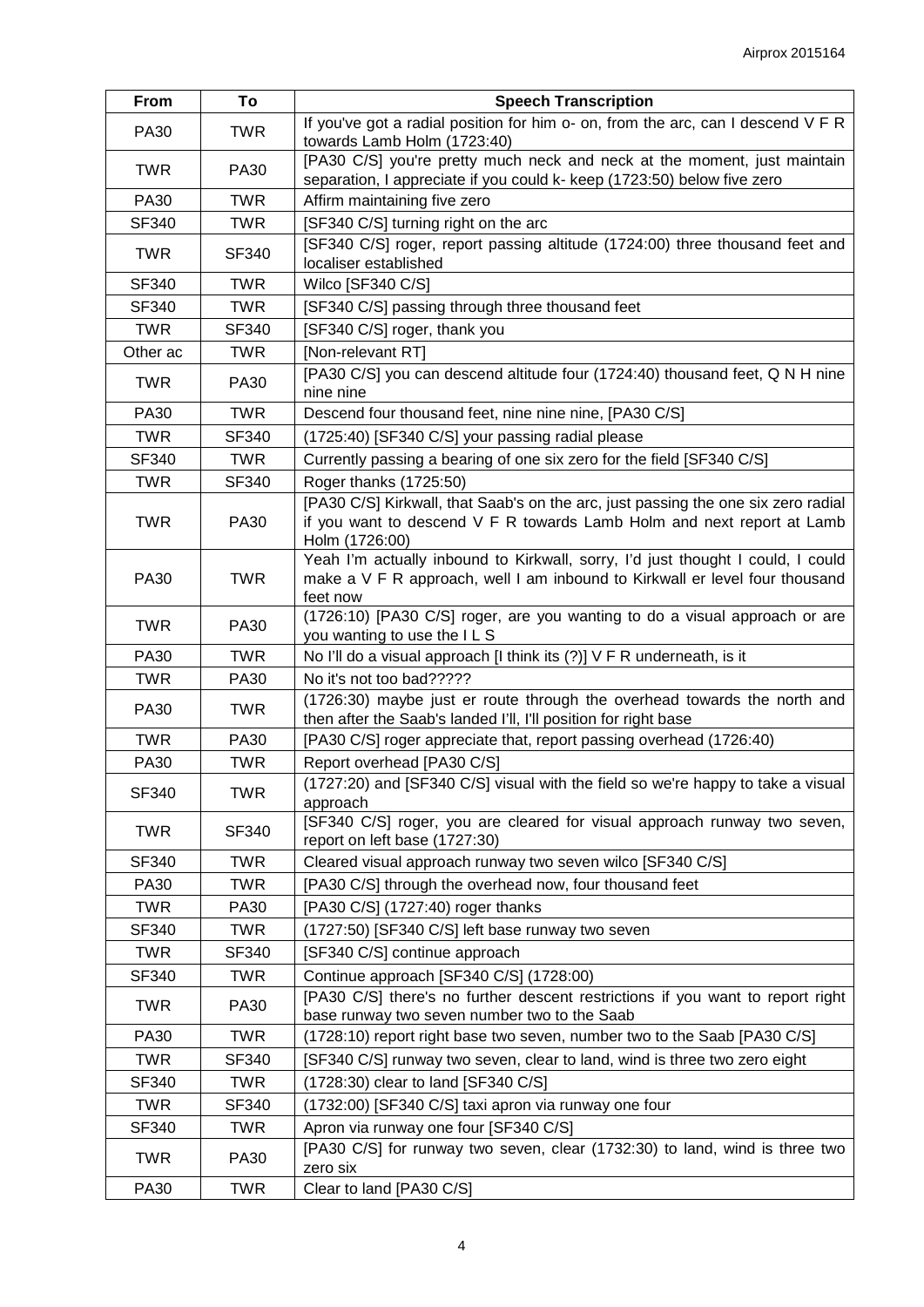| <b>From</b> | To          | <b>Speech Transcription</b>                                                                                                                                                                                                                                                                                   |
|-------------|-------------|---------------------------------------------------------------------------------------------------------------------------------------------------------------------------------------------------------------------------------------------------------------------------------------------------------------|
| <b>TWR</b>  | PA30        | [PA30 C/S] vacate right and taxi to the hangar (1734:40)                                                                                                                                                                                                                                                      |
| <b>PA30</b> | <b>TWR</b>  | Right to the hangar er [PA30 C/S]                                                                                                                                                                                                                                                                             |
| SF340       | <b>TWR</b>  | Kirkwall air traffic [SF340 C/S]                                                                                                                                                                                                                                                                              |
| <b>TWR</b>  | SF340       | (1734:50) [SF340 C/S] pass your message                                                                                                                                                                                                                                                                       |
| SF340       | <b>TWR</b>  | Yeah clear on that visual approach that our friend there came down our left<br>side no more than a quarter of a mile and I- I (1735:00) had to deviate to left<br>because he'd been in a hurry up to get back to Kirkwall, which totally<br>threatened this aircraft so it's going to require another Airprox |
| <b>TWR</b>  | SF340       | (1735+10-) [SF340 C/S] that's copied, thanks for that                                                                                                                                                                                                                                                         |
| <b>PA30</b> | <b>TWR</b>  | Er just a bit of feedback on that (1735:30) so I'll phone you when I get er get<br>parked [PA30 C/S]                                                                                                                                                                                                          |
| TWR         | <b>PA30</b> | ????? ?????                                                                                                                                                                                                                                                                                                   |

### **Analysis and Investigation**

### **CAA ATSI**

The SF340 pilot was operating under IFR on a commercial passenger service and was [initially] making a Direct Arrival (Instrument) to RW27 at Kirkwall. The SF340 pilot was in receipt of a Procedural Service from Kirkwall Tower. The PA30 pilot was operating under IFR and was in receipt of a Basic Service from Kirkwall Tower.

ATSI had access to reports from the Tower Controller at Kirkwall, the Moray Area Sector Controller at the ATC centre in Prestwick and the Unit Investigation from the Parent ATC Centre. ATSI also had the SF340 pilot report together with the area radar recordings, RT and transcript of the unit position frequency. Screenshots produced in the report are provided using the area radar recordings. Levels indicated are flight levels. All times UTC.

At 1712:04, the Moray Area Controller telephoned Kirkwall and passed an ETA of 1726 for the SF340 inbound to Kirkwall. The PA30 ETA had already been passed and was similar but, following a discussion between Kirkwall and Moray it was agreed that the SF340 would likely overtake the PA30 as they approached Kirkwall. Accordingly, coordination was effected whereby the SF340 pilot would be released at FL60 and the PA30 pilot at FL70. Both pilots were flying under IFR but the type of approach each aircraft was likely to make at Kirkwall was not discussed.

At 1716:12, the PA30 pilot requested the position of the SF340 from Moray and was advised that it was likely to get to Kirkwall a couple of minutes before him. The PA30 pilot advised Moray that he would reduce speed to increase the separation between aircraft.

The SF340 pilot reported on the Kirkwall frequency at 1719:05 and a Procedural Service was agreed. The SF340 pilot was cleared for the Procedural ILS approach, joining the Kirkwall 9DME arc (the arc) for RW27, together with a descent to FL50 at 1719:53. Figure 1 depicts the approach the SF340 pilot was intending to make, from the south.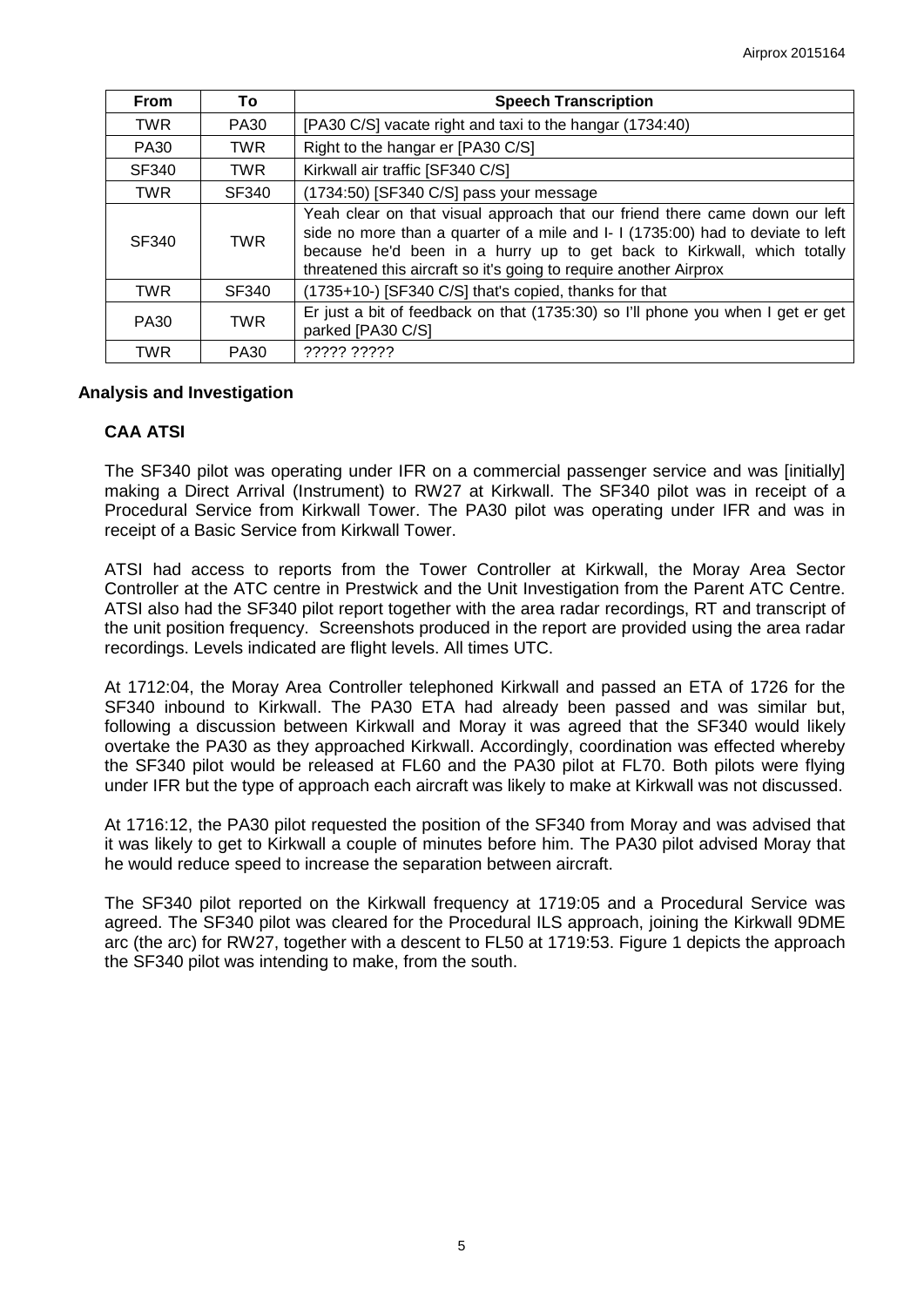

Figure 1: Direct ILS approach via 'the arc'.

The PA30 pilot reported on frequency at 1720:57 at FL70 and, during the conversation, the pilot commented that if he had commenced descent earlier he would have landed 4-5 minutes before the SF340. The PA30 pilot agreed to track towards the overhead, maintain FL70, and asked that a descent be issued as soon as practicable in relation to the SF340. Figure 2 depicts the traffic situation at that time.



Figure 2: Prestwick radar 1720:57.

At 1722:40, the SF340 pilot reported passing 15nm from Kirkwall as had been requested. The SF340 pilot also reported passing 4400ft at this stage. At 1723:00 the Kirkwall controller descended the PA30 pilot to FL50 and a Basic Service was agreed. At 1723:54, the SF340 pilot reported turning right onto the arc (Figure 3) and was asked to report passing 3000ft.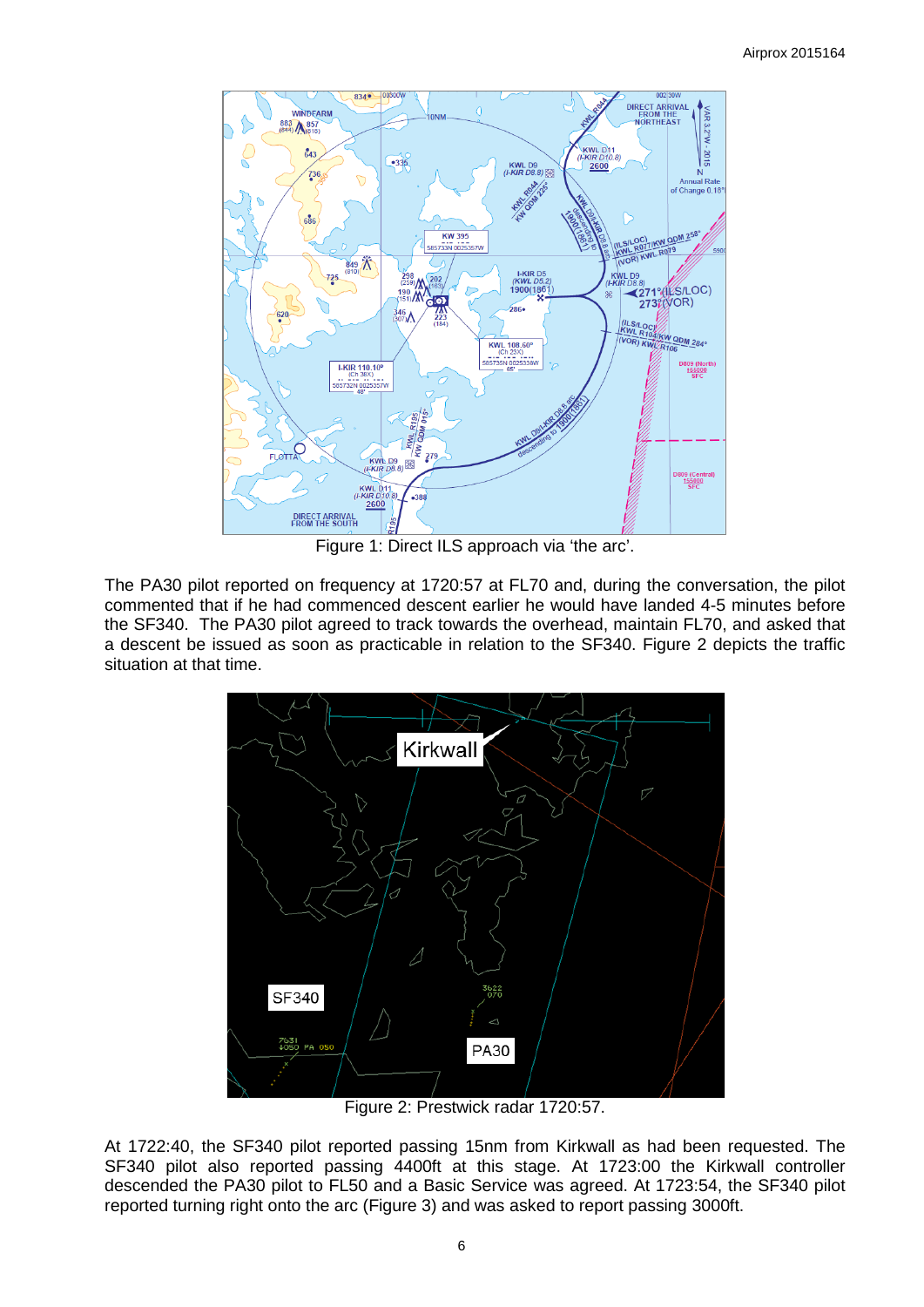

Figure 3: Prestwick radar at 1723:54.

At 1724:40, the PA30 pilot was cleared to descend to 4000ft following a report from the SF340 pilot passing 3000ft. At 1725:55 an exchange of RT commenced between the PA30 pilot and the controller, during which a discussion took place on what type of approach the PA30 pilot would like to make. After some confusion the PA30 pilot suggested that he wished to route through the overhead and position for a visual approach to right base after the SF340 had landed. The controller asked the pilot to report overhead.

At 1727:22, the SF340 pilot reported visual with the field and requested a visual approach. The controller cleared the SF340 pilot for the visual approach and told him to report left-base, to which the SF340 pilot agreed. Immediately afterwards the PA30 pilot reported in the overhead at 4000ft (Figure 4).



Figure 4: Prestwick radar as the SF340 pilot commenced the visual approach.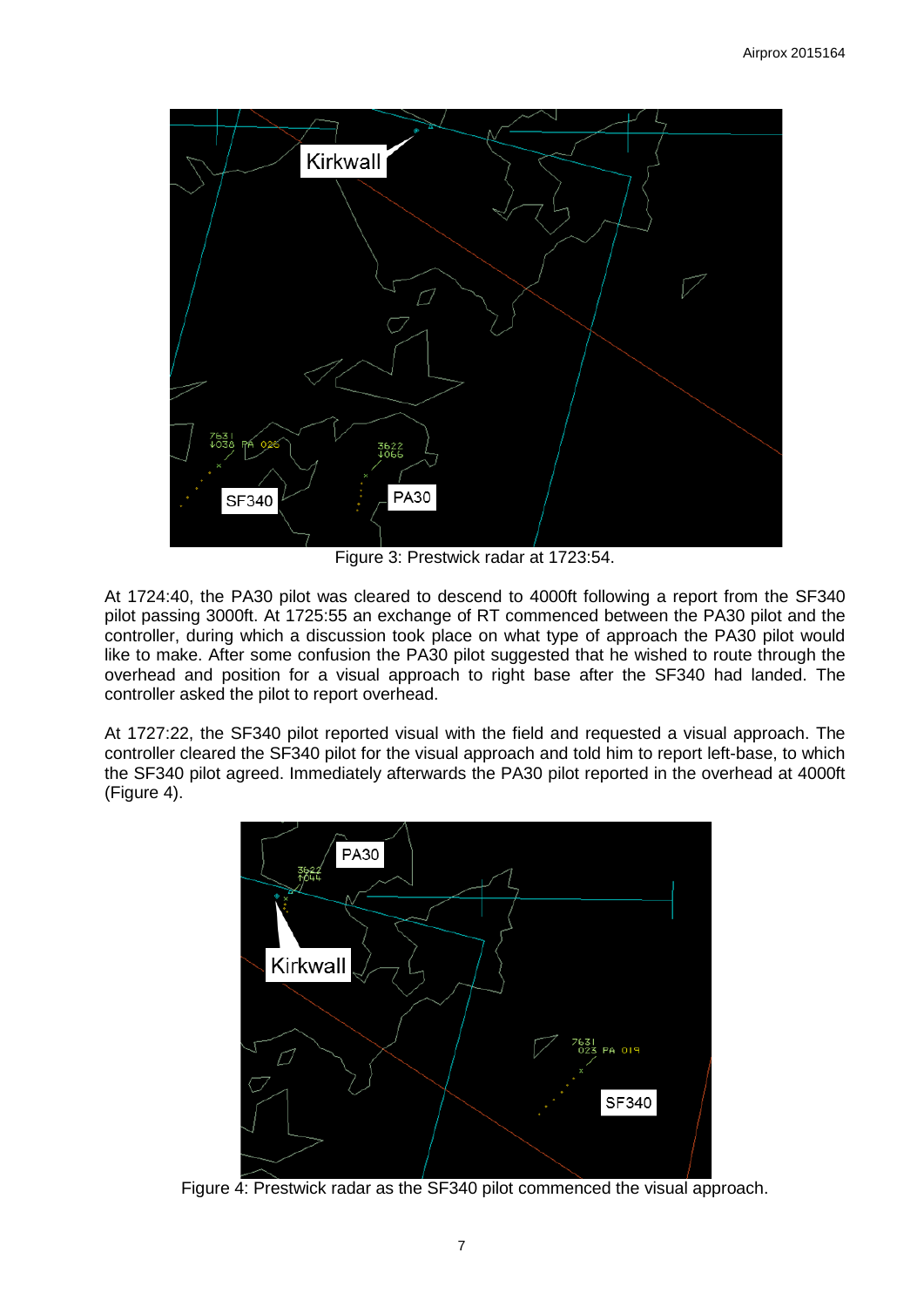At 1727:50, the SF340 pilot reported that he was left-base and was told by the controller to continue his approach. At 1728:06, with the PA30 having earlier reported through the overhead [and therefore assumed to be north of the airfield with the SF340 to the south of the airfield and visually approaching from left-base], the controller gave the PA30 pilot "No further descent restrictions" and instructed the pilot to report right base for RW27, number two to the SF340. Radar showed that the PA30 pilot descended and, following a right turn overhead, routed initially downwind before then turning right inbound and then left just north of the final approach in the opposite direction to the SF340 until CPA occurred at 1729:45 (Figure 5).



Figure 5: Prestwick radar 1729:45.

The Kirkwall controller accepted a release from the Moray sector controller where the SF340 was accepted below the PA30. The Kirkwall controller did not have the use of surveillance equipment and could only provide a Procedural Service or a Basic Service as Kirkwall is situated in Class G Airspace.

The SF340 pilot was initially cleared for an Instrument approach that involved tracking via a DME arc to the southeast of Kirkwall. This would have added more track miles to the inbound SF340 and does not appear to have been factored in to the release from Moray while assessing the potential landing order at Kirkwall.

The PA30 pilot had indicated that a visual approach was desirable and the Kirkwall controller was aware that the relative tracks of the two aircraft would initially cross. Although the PA30 pilot was being provided with a Basic Service the controller continued to provide at least 1000ft vertical separation until the PA30 pilot reported passing overhead. Once the PA30 pilot reported overhead, and the relative track confliction had been resolved, the controller issued instructions to enable the PA30 pilot to position as number two in the traffic sequence, and removed any vertical separation restriction. As the PA30 pilot was on a Basic service and not a Procedural service there was no requirement to separate the aircraft and the pilots remained responsible for their own collision avoidance. Although the controller did not pass specific Traffic Information on the PA30 to the SF340 pilot, the SF340 pilot indicated in his written report that he was aware of the progress of the PA30 and was continuing to look out for it.

The adoption of a Basic Service by one aircraft in this occurrence removed the requirement for ATC to separate these two IFR aircraft, although ATC did provide procedurally separated levels until the PA30 had passed through the airfield overhead.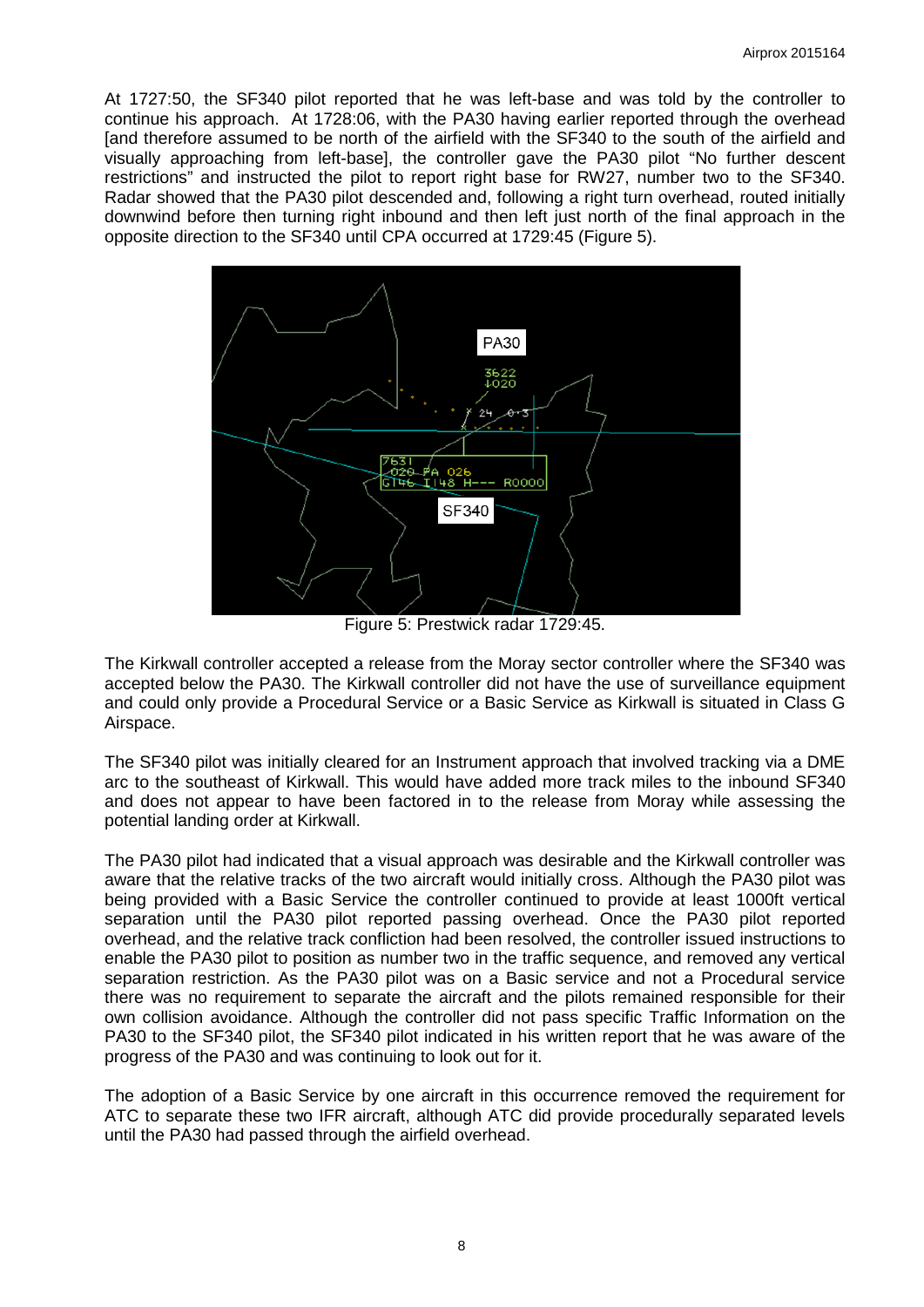### **NATS Ltd**

In light of the fact that both pilots were in receipt of a service from Moray sector at Prestwick, prior to being handed over to Kirkwall Approach, NATS Ltd undertook a unit investigation. This made the following conclusion:

'When the Moray sector controller arranged with Kirkwall that [the SF340] would be given priority to [the PA30] due to assessing that [the SF340] would arrive in the overhead marginally before [the PA30], it was not discussed that [the SF340] would be flying the Arc procedure whilst [the PA30] would continue flying towards the overhead. Despite the two aircraft no longer being their direct concern, the Moray controller continued to monitor the two aircraft and phoned Kirkwall as they were concerned that the aircraft were converging laterally and vertically.'

It was noted that '… both aircraft had been handed over to Kirkwall separated and were no longer under the jurisdiction of Moray sector.'

#### **UKAB Secretariat**

The SF340 and PA30 pilots shared an equal responsibility for collision avoidance and not to operate in such proximity to other aircraft as to create a collision hazard<sup>[1](#page-8-0)</sup>. If an air traffic control unit has communicated to any aircraft an order of priority for landing, the aircraft must approach to land in that order<sup>[2](#page-8-1)</sup>. The UKAB assessment of CPA range is derived from interpolation between radar returns. CAP774 (UK Flight Information Services) states:

'The controller shall provide traffic information, if it is considered that a confliction may exist, on aircraft being provided with a Basic Service and those where traffic information has been passed by another ATS unit; however, there is no requirement for deconfliction advice to be passed, and the pilot is wholly responsible for collision avoidance. …' [3](#page-8-2)

'Pilots must remain alert to the fact that whilst in receipt of a Procedural Service, they may encounter conflicting aircraft for which neither traffic information nor deconfliction advice has been provided. Pilots must still comply with Rules of the Air with regard to the avoidance of aerial collisions and advise ATC of any deviation from their clearance in order to do so. …'[4](#page-8-3)

'Controllers may, subject to workload, initiate agreements (as defined in ATS Principles) with pilots of aircraft under a Basic Service to restrict their flight profile in order to co-ordinate them with aircraft in receipt of a Procedural Service. …' [5](#page-8-4)

#### **Summary**

An Airprox was reported when an SF340 and a PA30 flew into proximity at 1730 on Thursday 17<sup>th</sup> September 2015. Both pilots were operating under IFR in VMC, the SF340 pilot in receipt of a Procedural Service and the PA30 pilot in receipt of a Basic Service, both from the Kirkwall Tower controller.

l

<span id="page-8-0"></span><sup>1</sup> SERA.3205 Proximity.

<span id="page-8-1"></span><sup>&</sup>lt;sup>2</sup> The Rules of the Air Regulations 2015, Section 3, paragraph  $9(1)$  – Order of Landing.

<span id="page-8-2"></span><sup>3</sup> Chapter 5 (Procedural Service), paragraph 5.5 (Traffic Information), page 39, dated July 2014.

<span id="page-8-3"></span><sup>4</sup> Chapter 5 (Procedural Service), paragraph 5.11 (Deconfliction), page 40, dated July 2014.

<span id="page-8-4"></span><sup>5</sup> Chapter 5 (Procedural Service), paragraph 5.12 (Deconfliction), page 40, dated July 2014.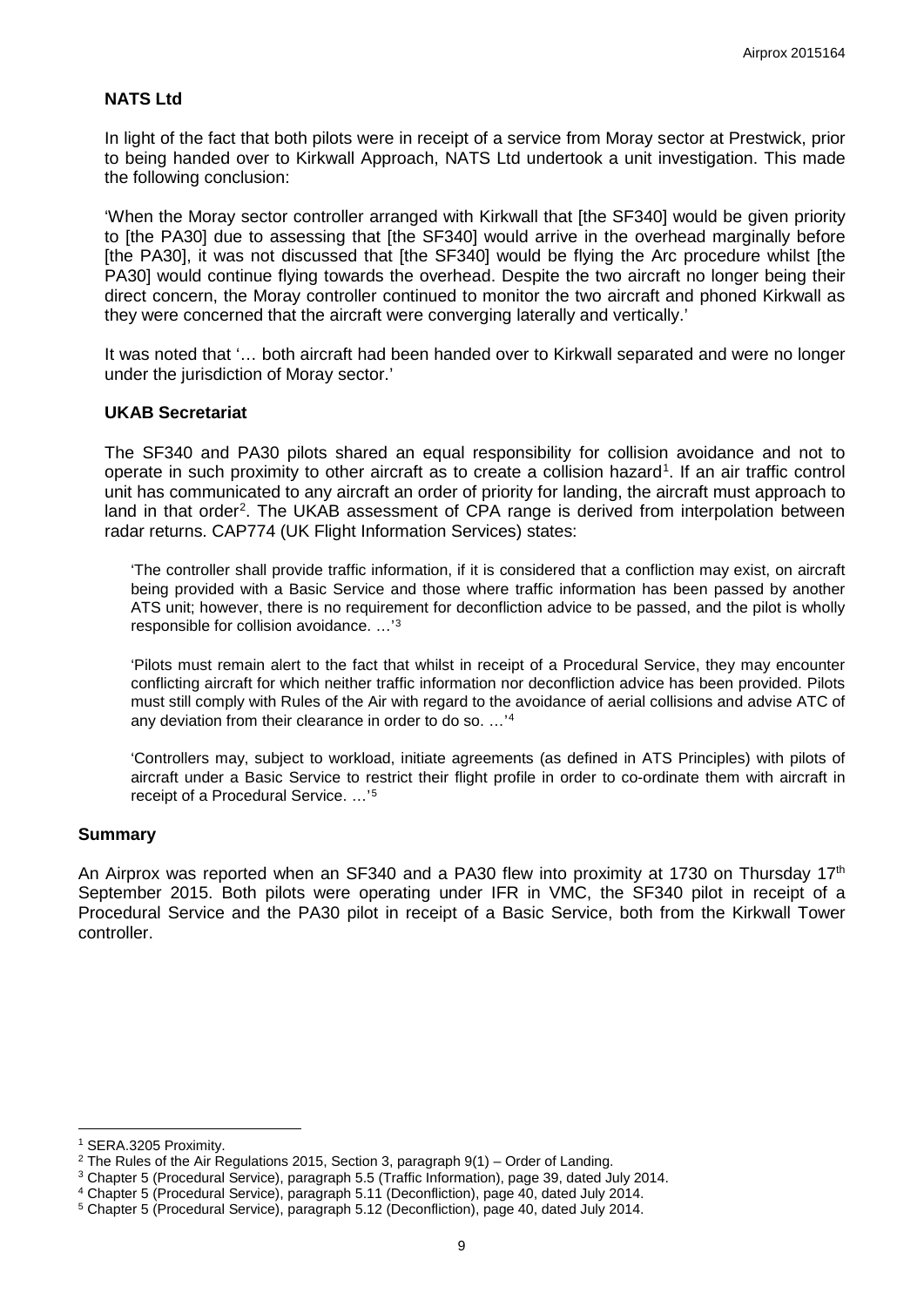## **PART B: SUMMARY OF THE BOARD'S DISCUSSIONS**

Information available consisted of reports from the pilots of both aircraft, a transcript of the relevant RT frequency, radar photographs/video recordings, reports from the air traffic controllers involved and reports from the appropriate ATC authorities.

In what was a protracted discussion of the incident, the Board first addressed the initial chronology of events. During the handover, the Moray and Kirkwall controllers had discussed the order of arrival of the two aircraft and had agreed that the SF340 would be handed over at a lower level than the PA30, in order to make its approach to land first. The Moray controller had informed each pilot of the planned order of arrival. Both pilots were operating under IFR with weather in the vicinity of Kirkwall recorded as FEW at 8-900ft, SCT at 16-1800ft and BKN at 3000ft with light rain-showers in the vicinity. Members agreed that, although the controllers did not discuss the type of approach each pilot would make (and the Moray controller would not necessarily have been aware of the approaches available at Kirkwall), it was not unreasonable to assume, given the reported weather conditions and that they were both operating under IFR, that they would each make an instrument approach, at least initially. The SF340 pilot was handed over first, at FL60, was given a Procedural Service, reported his range as 28nm and was cleared for 'the arc procedure to the ILS RW27'. The PA30 pilot was handed over about 2min later, at FL70, reported his range as 16nm and reported that he was 'VFR with the ground'. This transmission was considered ambiguous by the Board in that members wondered whether the PA30 pilot, or the Kirkwall controller, or both, might have thought that the PA30 pilot was cancelling IFR at that point [UKAB Post-Board Note: the Kirkwall controller subsequently stated that he believed the PA30 pilot was operating under VFR from that point]. If the PA30 pilot meant 'visual with the ground (but maintaining IFR)' then that was one thing; if he meant 'VFR, with the ground in sight' then that was another. Members agreed that this exchange was amongst a number which could be characterised as ambiguous and/or using non-standard RT phraseology, which in sum had been contributory to the Airprox. Whatever the perception, no FIS was agreed initially, and the pilot did not state, nor did the controller request, either his approach intentions or whether he was remaining IFR or cancelling IFR to continue under VFR. The Board felt that this was the first lost opportunity to clarify properly who was doing what. The PA30 pilot was then informed of the inbound SF340 'not far behind' and below him, and was requested to maintain FL70, which he agreed to do, commenting that he could have been on the ground '4 or 5 minutes earlier' than the SF340 if he'd descended earlier.

With pilots both still at least formally under IFR (IFR was never cancelled by either pilot or the controller), the Kirkwall controller issued stepped descent instructions to the PA30 pilot in order to maintain 1000ft separation between the aircraft. At about 2½min after initial contact, the Kirkwall controller rhetorically confirmed that the PA30 pilot wished to receive a Basic Service, which the PA30 pilot confirmed. Members felt that this was the second lost opportunity for the Kirkwall controller to have ascertained the PA30 pilot's intentions either to proceed visually (possibly cancelling IFR), or to continue on the arc procedure, (preferably also under a Procedural Service). In the event, the PA30 pilot did not state, nor did the Kirkwall controller obtain, an explicit plan for the PA30 pilot's approach to Kirkwall.

The Kirkwall controller then applied a degree of control to the PA30 pilot which the Board thought was probably indicative of his unease at the degree of separation afforded by the services applied. The PA30 pilot continued directly towards Kirkwall whilst the SF340 pilot flew the arc procedure, with the PA30 pilot stating that he could 'descend VFR towards Lamb Holm [VRP]'. Members thought that this, again, was an ambiguous call in that it implied that the PA30 pilot now wished to continue under VFR rather than IFR. However, the PA30 pilot did not formally cancel IFR, nor did the Kirkwall controller ask if he wished to do so. This was the third lost opportunity for clarification of the PA30 pilot's intentions. At this point, members thought that the PA30 pilot and Kirkwall controller probably thought the PA30 pilot was operating under VFR. The Kirkwall controller then stated that the two aircraft were 'pretty much neck and neck at the moment', and that the PA30 pilot should 'just maintain separation'. Members agreed that this was probably said in the heat of the moment but that it was not a satisfactory solution to what was becoming a growing problem. Members discussed who was responsible for providing a solution for maintaining separation and agreed that, although ultimately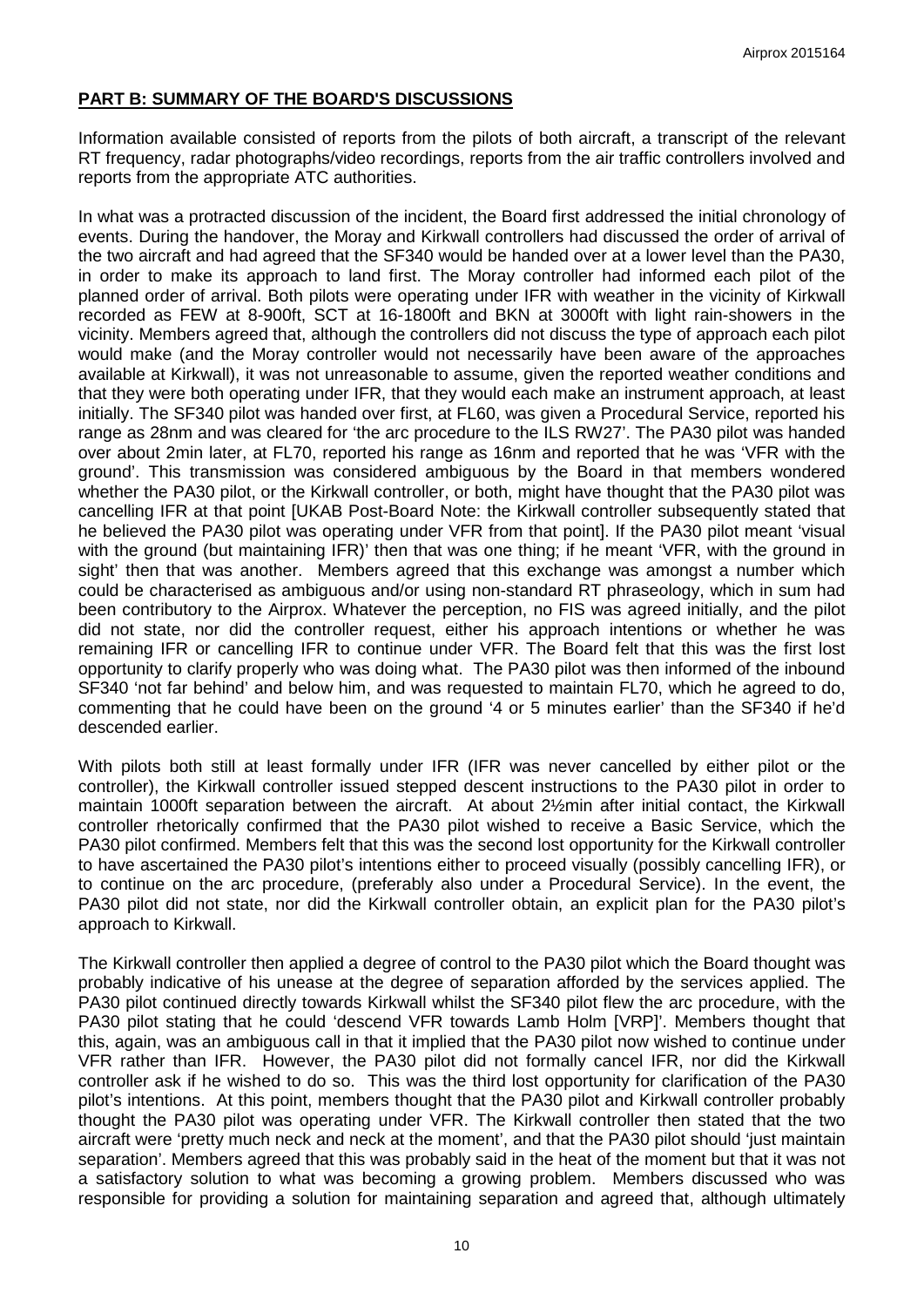the pilots were responsible for collision avoidance, they could best fulfil this responsibility with the assistance of ATC. In this case, the PA30 pilot, (who was aware of the sequencing plan for him to land after the SF340), could reasonably have taken action. He could, for example, have requested a Procedural Service and flown the arc behind the SF340. Alternatively, he could have cancelled IFR and proceeded visually, but remained clear of the IFR approach path until he was visual with the SF340, with the assistance of ATC. In either case, it was the Kirkwall controller's responsibility to sequence the aircraft and therefore to agree a definitive plan with the PA30 pilot. [UKAB Post-Board Note: The Kirkwall controller subsequently contended that, in his opinion, he had made a robust plan for the PA30 pilot to continue to the overhead under VFR, maintaining vertical separation by agreement until north of the airfield, and then to sequence himself behind the SF340]. Notwithstanding, Board members decided that the lack of a plan sufficiently robust to allow for effective aircraft sequencing had been contributory to the Airprox.

The PA30 pilot's intention to make a visual approach was ascertained shortly after 1726, about 5min after initial contact. He agreed that he would position for right base after the SF340 had landed, although he was still unsure as to the state of the weather at Kirkwall. This was the first time that a clear plan was articulated for the PA30 and, accordingly, he was cleared through the airfield overhead. He reported 'through the overhead' (just after the SF340 pilot reported visual with the airfield) and was cleared for a visual approach, to report right-base. Members again questioned whether the Kirkwall controller could have taken action at this point to clarify things because the PA30 pilot was much closer to the airfield than the SF340 pilot who had just left the 9DME arc. In the event, the PA30 pilot was cleared to report right base No2 to the SF340 as he passed through the airfield overhead and his descent restriction was cancelled. ATC members agreed that the controller would have been better served by either only clearing the PA30 pilot to downwind until he reported visual with the SF340, or asking the SF340 for his range to go in order to determine whether the PA30 could be sequenced first. In either case, once the altitude restriction had been cancelled, the PA30 was not well out of the way of the SF340 approach or missed approach paths.

At this point in the discussion, members also commented on the use of RT terminology, and specifically the reference to 'base'. They noted that, although this term is defined, it is done so in 2 different contexts with differing meanings; this was a further source of uncertainty for the PA30 pilot and the Kirkwall controller.

The ICAO definition of 'Base Turn' was:

**'Base Turn** A turn executed by the aircraft during the initial approach between the end of the outbound track and the beginning of the intermediate or final approach track. These tracks are not reciprocal. (ICAO)' [6](#page-10-0)

Whereas the position of 'Base Leg' was defined in MATS Part 1 as:

'…being within 4 miles of the threshold.' [7](#page-10-1)

The SF340 pilot, operating in the context of the instrument approach pattern, reasonably referred to his position as left base (ICAO), and was asked to do so by the Kirkwall controller; the PA30 pilot, operating in the context of the visual circuit pattern, expected traffic reporting left base to be within 4 miles of the airfield (MATS Part 1), although some pilot members commented that this was a somewhat naïve assumption given his knowledge of the SF340 pilot's 'arc' approach and elapsed time since calling visual with the airfield. Nonetheless, this disparity was critical to the subsequent turn of events in that the PA30 pilot was looking towards the airfield for the SF340 when, in fact, the SF340 was still at range to the airfield. Members agreed that the contextual use of the term 'left base' had been contributory to the Airprox. For his part, the SF340 pilot had almost reached the end of the 9DME arc when he had requested a visual approach and turned towards the airfield. Some members felt that, in being 'cleared for visual approach runway two seven, report on left base', this

l

<span id="page-10-0"></span><sup>6</sup> CAP493, Definitions, page 5.

<span id="page-10-1"></span><sup>7</sup> CAP493 Section 2, Chapter 1 (Aerodrome Control), page 15, paragraph 17 (Designated Positions in the Traffic Circuit)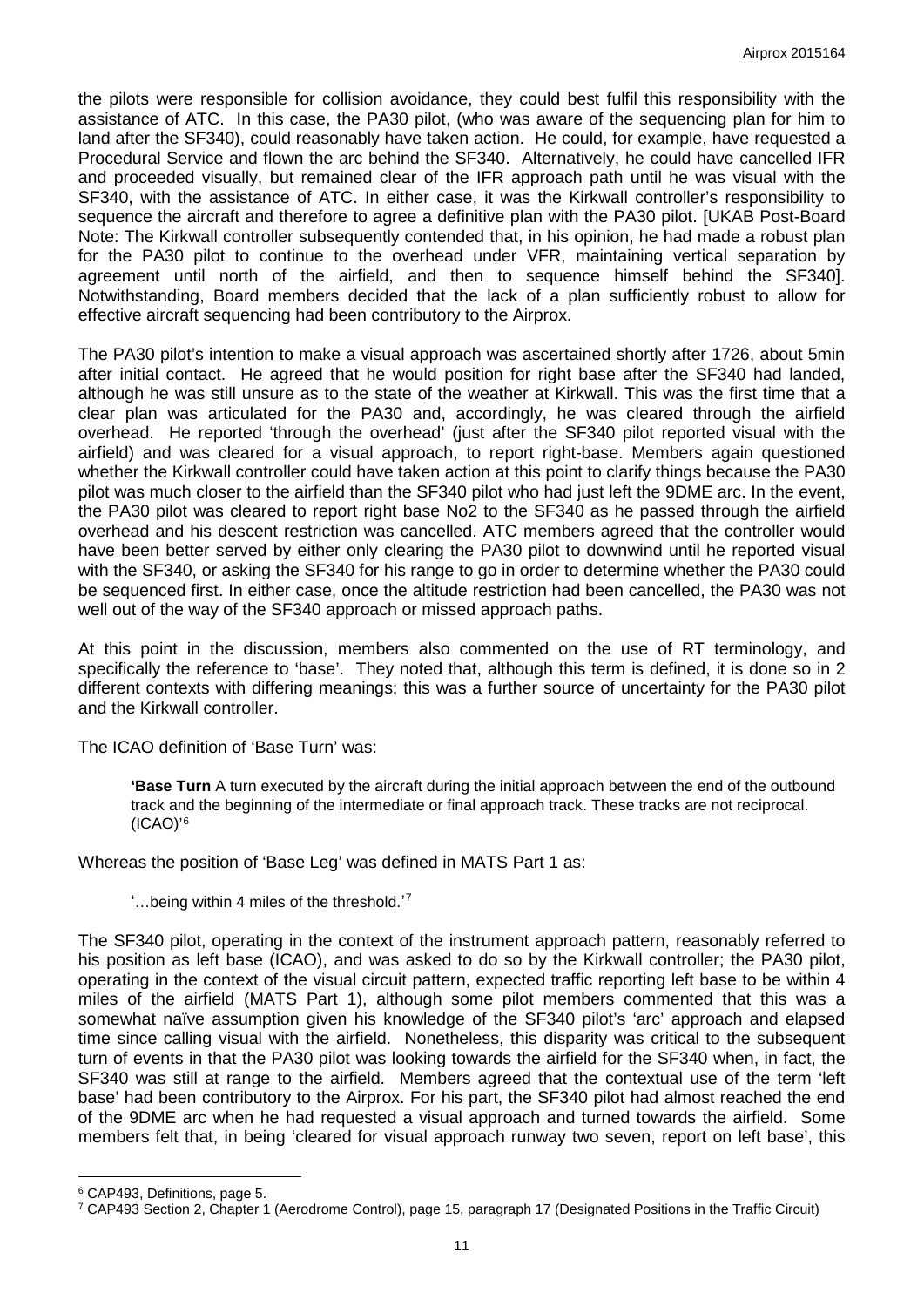put the SF340 pilot more in the MATS Part 1 meaning of 'base leg' rather than the ICAO 'base turn', as was evident in the PA30 pilot's mind-set. All-in-all, members agreed that the SF340 pilot could have better described, or been requested to describe, his position as a range to the airfield or as 'long final' to avoid confusion and thereby enable the PA30 pilot sufficient SA to gain timely visual contact. Members further agreed that any of the three Airprox participants could also have requested the position of each aircraft if they were uncertain; the Kirkwall controller, the SF340 pilot and the PA30 pilot all had sufficient opportunity to establish that the SF340 was still at range from the airfield, but no one acted to clarify the situation.

Having been cleared to report right-base, the PA30 pilot took up a closing track towards the final approach path. Members surmised this was due to his being seated in the left seat and looking towards the airfield to the right and across the aircraft cabin and that there was little prospect of the PA30 pilot gaining visual contact with the SF340 that was still on final approach to his left. Becoming increasingly concerned that he could not see the SF340, the PA30 pilot eventually turned left, away from the final approach path. It was during this turn that he saw the SF340 and commented that its pilot too appeared to make a left turn to avoid. The Board noted that the SF340 pilot had been cleared for a visual approach as No1 and had reported left base. He was no doubt aware of the PA30 in the vicinity of the airfield overhead from previous RT transmissions, saw it on a 'closing course', and took avoiding action by turning left. Notwithstanding the SA that he had built up during his approach, ATC members noted that the Kirkwall controller had not provided the SF340 pilot with any Traffic Information regarding the PA30 and they felt that this could have broken the chain of events by highlighting to the SF340 pilot that the PA30 was downwind, and to the PA30 pilot that the SF340 was to his left.

At this point in the debate, members noted that the SF340 TCAS was unserviceable and that, although it was not a requirement for that flight, its serviceability would have afforded the SF340 pilot significantly increased situational awareness in the Class G airspace around Kirkwall. The results of a TCAS simulation suggested that the SF340 pilot would have received a TCAS proximate traffic indication at about 1728:57, as the PA30 descended towards it at a range of about 4.1nm, a TCAS TA at 1729:13, at a range of 2.5nm, a TCAS RA 'Monitor Vertical Speed' (do not descend) at 1729:30 at a range of 1.1nm and a TCAS RA 'Climb' (>1500fpm) at 1729:33, at a range of 0.8nm from the PA30. Nevertheless, the Board noted that the SF340 pilot was aware of the PA30 pilot's routing and had the PA30 in sight during the latter stages of his approach. It was noted that the SF340 pilot had reported seeing the PA30 in the left 11 o'clock position, which occurred at a range of 3.5nm, with the PA30 500ft above and descending towards the SF340 in its left turn.

Members also commented on the UK FIS regulations which seemed to allow 2 pilots operating under IFR and recovering to the same airfield at the same time, to be in communication with a controller who was not explicitly obliged to coordinate or separate them due to the type of FIS each was under. Some members wondered how this could efficiently allow the controller to discharge his duty to ensure the safe and expeditious flow of traffic. It was acknowledged that the controller's duty of care was such that he would not allow a perceived confliction to develop into a risk of collision, or worse, but it was also noted that duty of care could best be applied in a proactive sense rather than simply reacting to a perception of conflict; for example, pro-active coordination between traffic on a Procedural Service and a Basic Service until one or both pilots were visual with the other aircraft. Members also noted that the word 'coordination' had a specific technical sense in ATM and that, in this case, it was meant in the sense of information flow between participants such that proactive steps could be taken, for example, to sequence traffic onto final approach. An ATC member also pointed out that the PA30 pilot had been cleared by the Kirkwall controller to fly through the airfield overhead, where the altitude restriction was cancelled, but that the SF340 pilot may have had to goaround at any time. Members agreed this clearance was reasonable if the assumption was made that the SF340 would be on the centreline and would fly the missed approach precisely. It was acknowledged that the Kirkwall controller could not anticipate every possible contingency but members agreed that such an assumption left no room for error and therefore that some degree of continued coordination, or at least understanding of each aircraft's position, was appropriate before granting such a clearance. Members noted that the PA30 pilot had suggested that he "*maybe just er route through the overhead towards the north and then after the Saab's landed I'll, I'll position for right*